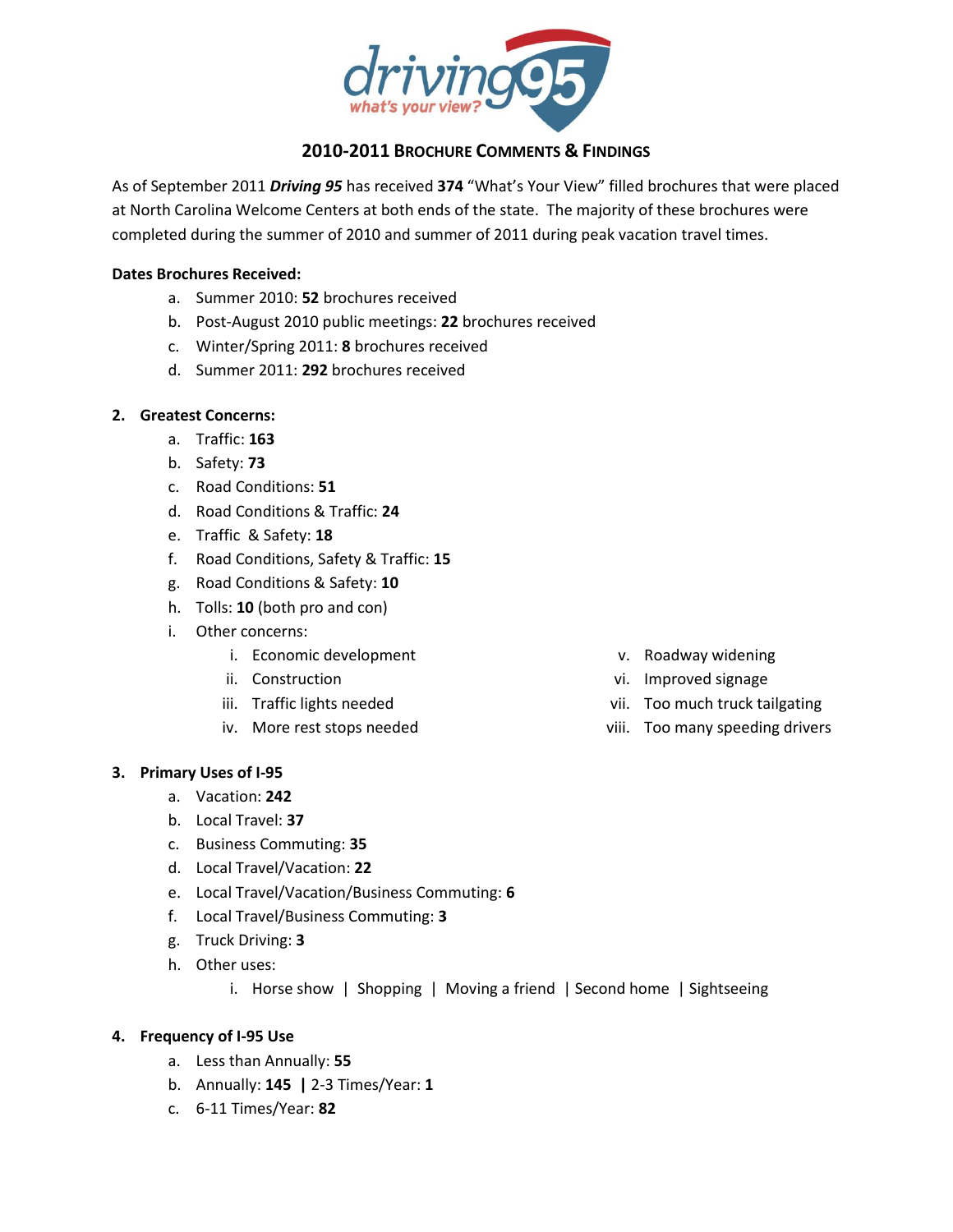- d. Monthly: **37**
- e. Weekly: **29**
- f. Daily: **17**

### **5. Travel Direction:**

a. Southbound: **225,** Northbound: **25**

### **6. Beginning States/Country:**

- a. Virginia: **86**
- b. North Carolina: **57**

# **(25 of these traveled within state)**

- c. New York: **32**
- d. Maryland: **26**
- e. New Jersey: **26**
- f. Pennsylvania: **18**
- g. Florida: **14**
- h. District of Columbia: **8**
- i. South Carolina: **6**
- j. Texas: **4**
- k. Delaware: **4**
- l. Connecticut: **3**
- m. Georgia: **3**
- n. California: **2**
- o. Canada: **2**
- p. Maine: **2**
- q. Vermont: **2**
- r. Michigan: **1**
- s. New Mexico: **1**
- t. Rhode Island: **1**
- u. Idaho: **1**
- v. West Virginia: **1**

#### **7. Destination State/Country**

- a. North Carolina: **103 (25 of these traveled within state)**
- b. South Carolina: **84**
- c. Florida: **46**
- d. Georgia: **10**
- e. Virginia: **10**
- f. Pennsylvania: **4**
- g. District of Columbia: **3**
- h. Maryland: **3**
- i. Canada: **2**
- j. New York: **1**
- k. Connecticut: **1**
- l. Idaho: **1**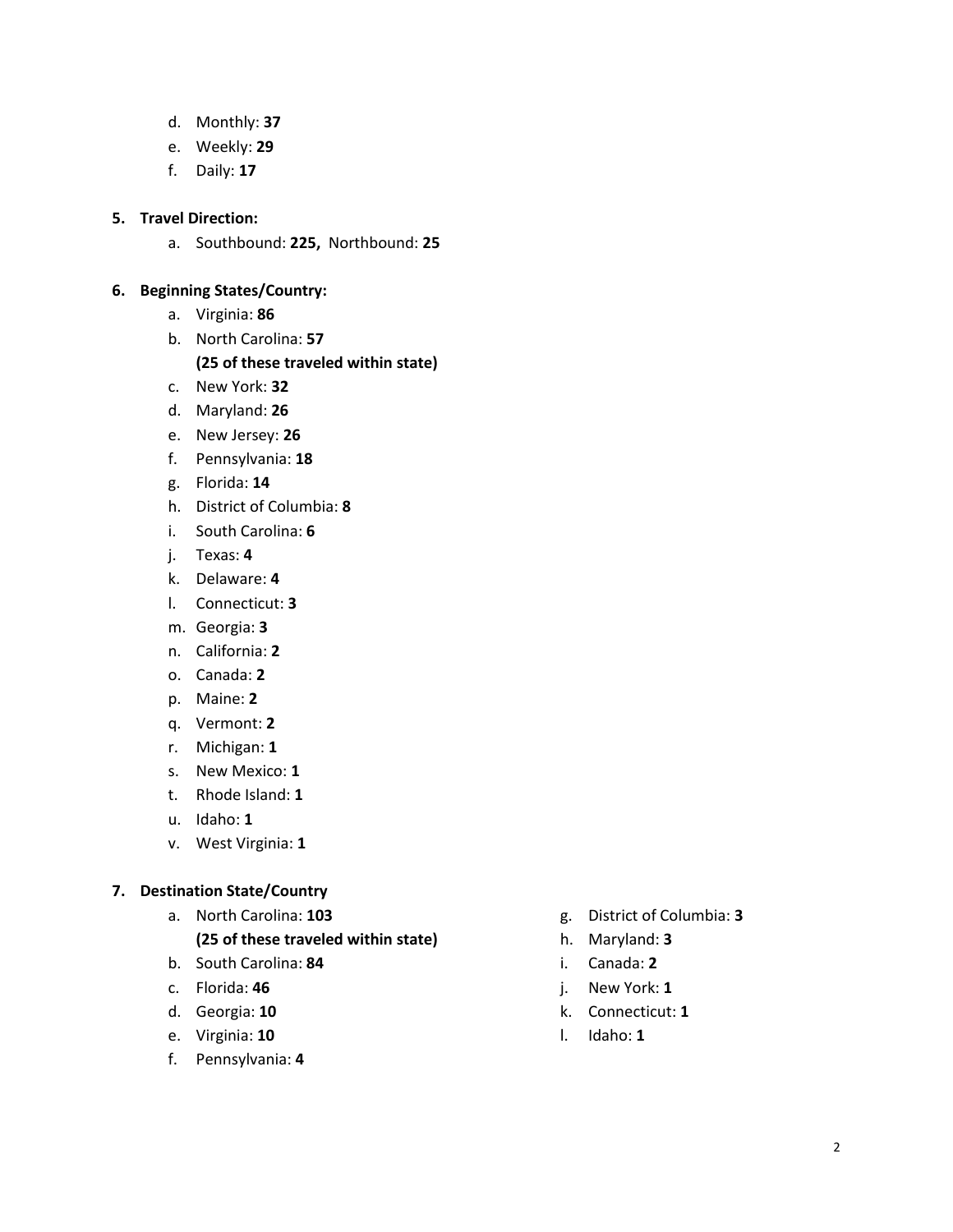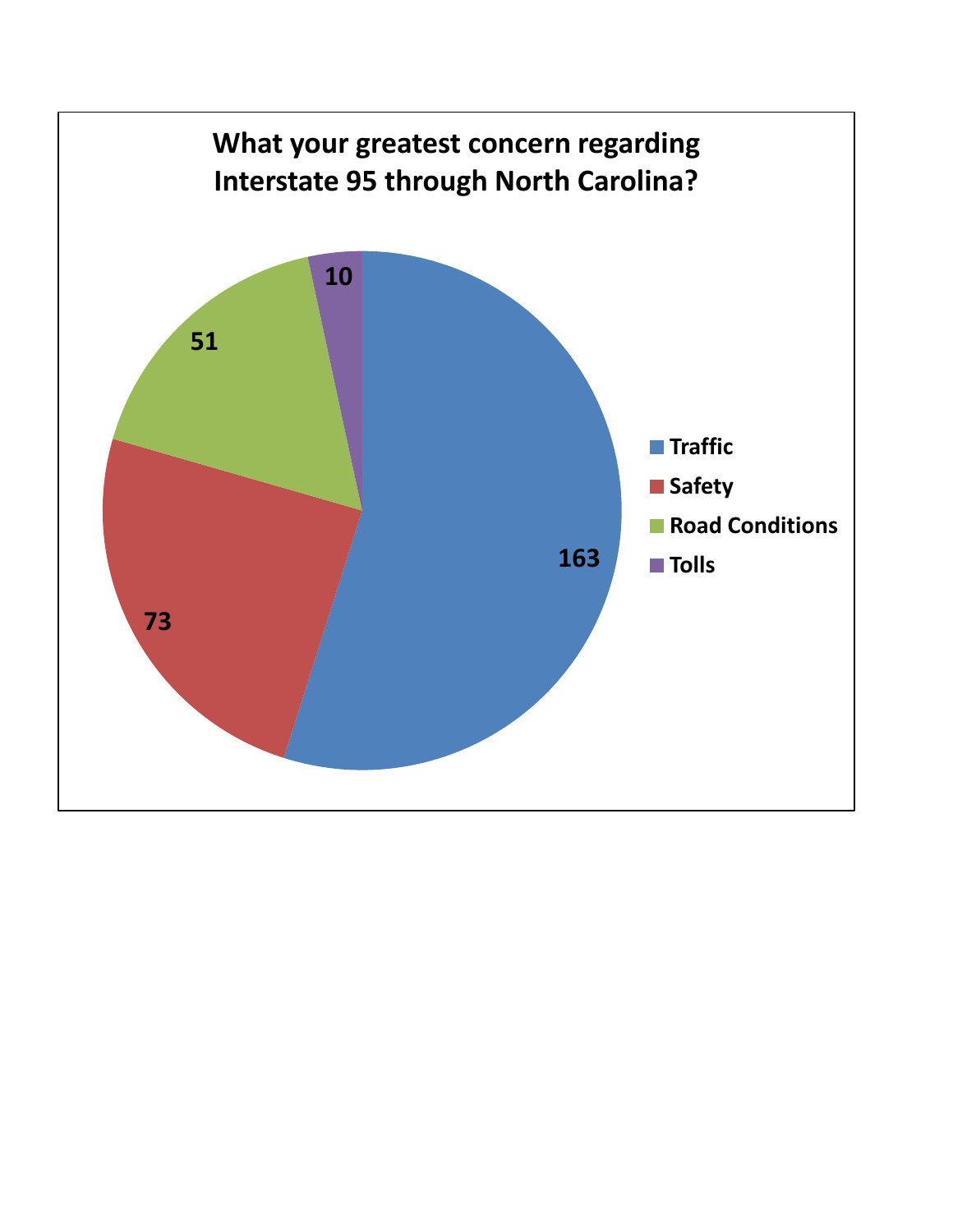